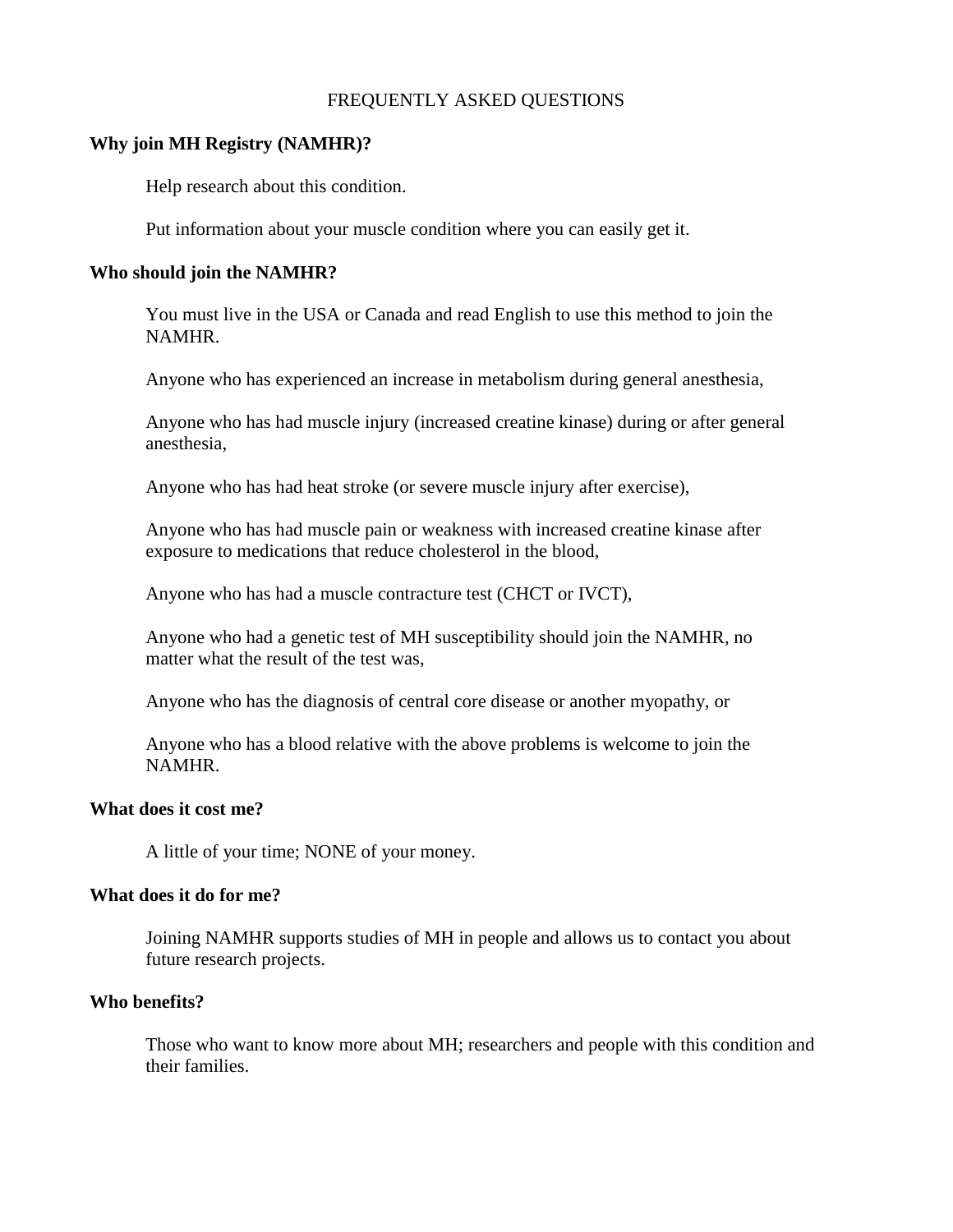Possible additional benefits:

You can use the Release of Information Form see (www.mhaus.org/registry/downloads#forPatients) to request in writing that we send a short report of your information that is maintained in the NAMHR to your health care provider.

## **Is joining MHAUS the same as joining NAMHR?**

No. MHAUS is the not-for-profit organization that sponsors NAMHR. NAMHR is a research registry. Joining the NAMHR does not make you a member of MHAUS. Go to www.mhaus.org to find out about MHAUS membership.

## **Will NAMHR send me a medic-alert tag?**

No. You can get it from Medic Alert. If you are MH susceptible consider getting a medic-alert tag by calling # 800-800-0038 and keeping it on your person. There is a charge by Medic Alert for this service.

# **Will NAMHR help me get tested for MH Susceptibility?**

You and your personal physician have to arrange for your testing. See [\(http://www.mhaus.org/testing/centers\)](http://www.mhaus.org/testing/centers) for addresses of genetic testing labs and muscle contracture testing centers. If you request it, NAMHR will send the information you have put into the Registry to your physician under the Release of Information Form. (see www.mhaus.org/registry/downloads#forPatients.)

## **What you should know:**

The North American MH Registry (NAMHR) was started in 1987 to collect reports of clinical malignant hyperthermia (MH) events and MH diagnostic tests.

It can act as a central repository of information concerning your MH susceptibility status and to support MH research.

See www.mhaus.org/registry/research/publications to read about the research reports that have been produced from data in the NAMHR. You can read more about the history of the NAMHR at http://www.mhaus.org/registry.

People still die from MH during anesthesia in the Operating Room and after surgery is over. Rarely, people can die from MH after admission to the Emergency Room for treatment of heat illness.

Recording histories like yours in the NAMHR helps us to understand MH. Recording the histories of the involved families can be the foundation of better diagnostic testing for susceptibility to the MH syndrome.

Because of the work of the MH Diagnostic Muscle Contracture Testing Centers and the NAMHR, clinical diagnostic testing for MH susceptibility can now be performed on blood. See www.mhaus.org/testing for the addresses of the genetic laboratories that perform